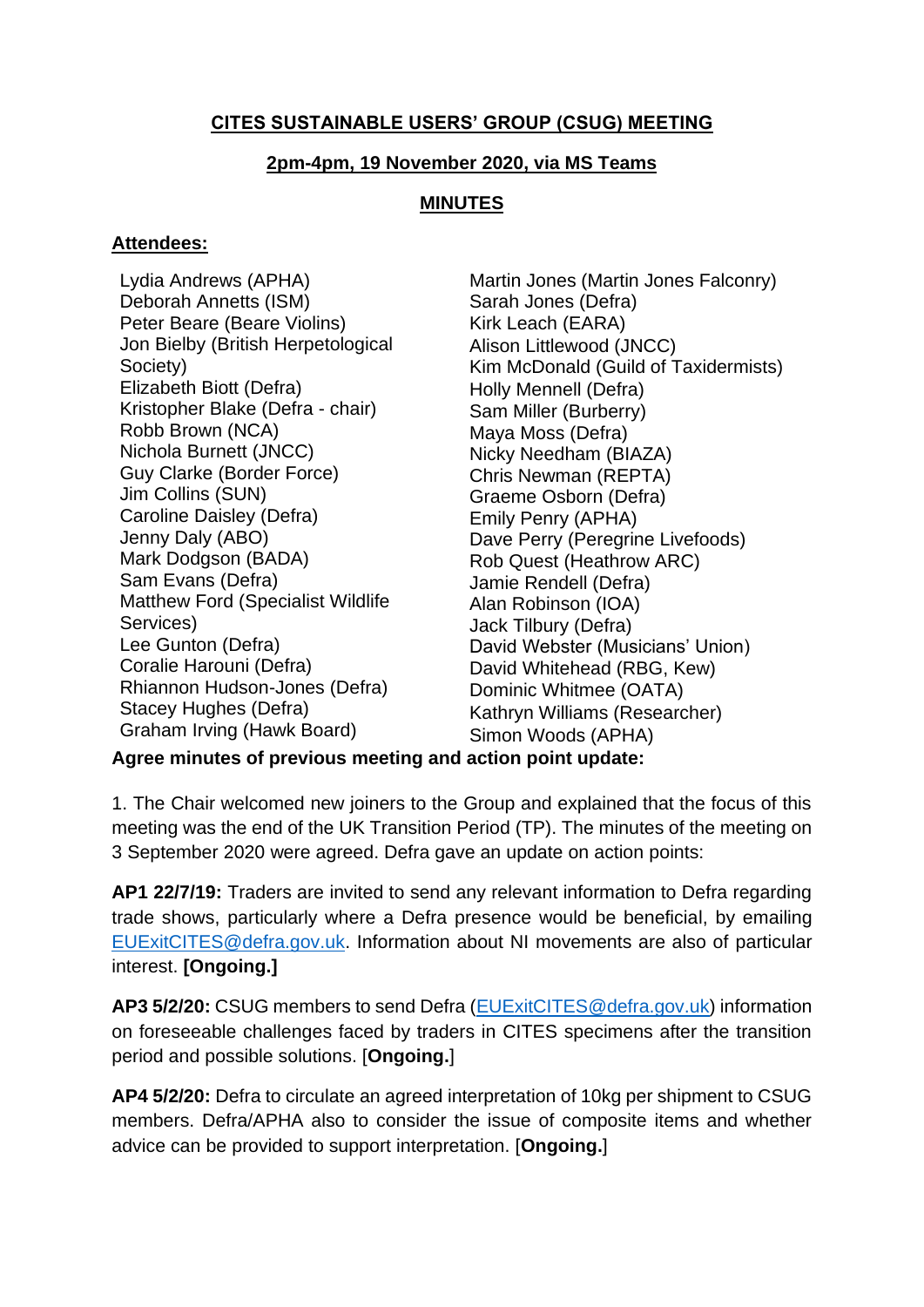**AP8 5/2/20:** REPTA to approach the Star tortoise breeder so that they can start discussions with APHA about applying to register as a commercial, captive-breeding facility. [**Update***: No application yet received, so considered complete for the time being.*]

**AP4 3/9/20:** Defra to direct the Cyclamen Society's query about phytosanitary certificates to the relevant team for response. [*Defra's CITES team has put the Cyclamen Society in contact with the relevant team for advice.* **Completed**.]

**AP5 3/9/20:** BADA to email Defra for an update on a commitment given to consult on non-legislative aspects of the Ivory Act eg 10% ivory composition and criteria for identifying items of outstanding artistic value and importance. **[Completed.]**

**AP7 3/9/20**: CSUG members should send ideas for working group subject areas to [CITES.UKMA@defra.gov.uk.](about:blank) **[Completed.]**

**AP8 3/9/20:** CSUG members to send any specific examples of what they considered to be excessive questions asked as part of the application process to [wildlife.licensing@apha.gov.uk](about:blank) (copied to [CITES.UKMA@defra.gov.uk\)](about:blank) so that team development can be improved. **[Ongoing.]**

**AP10 3/9/20:** CSUG members to forward any research on the use of mini-microchips in tortoises or other reptile specimens to [wildlife.licensing@apha.gov.uk.](about:blank) **[Ongoing.]**

**AP11 3/9/20:** APHA to review current policy on the size of tortoise requiring microchips for commercial use. **[Ongoing.]**

**AP12 3/9/20:** SUN and Defra to discuss SA referrals separately. **[Carried forward.]**

## **Corporate update:**

2. Defra reported on a number of staff moves. [**Update**: *Richard Thompson's successor, Dornford Rugg, joined the CITES Policy team on 23 November*.] A Divisional re-structuring has brought together international biodiversity teams. The duration of the Government Spending Review (SR) had been confirmed as one year. Defra's SR settlement for 2020/1 has been confirmed. While less than Defra sought, there is some positive news including a good allocation for repatriated functions that will be brought back to Defra Group at the end of the transition period. Defra Group is currently undertaking a business planning round to confirm local budgets for 2021/2.

3. Kew thanked CSUG members for their participation in the survey for traders which had provided a useful insight into plant trade with the EU. Kew had recruited two staff members starting in December, providing additional capacity for the New Year.

## **Policy updates:**

**EU Exit -**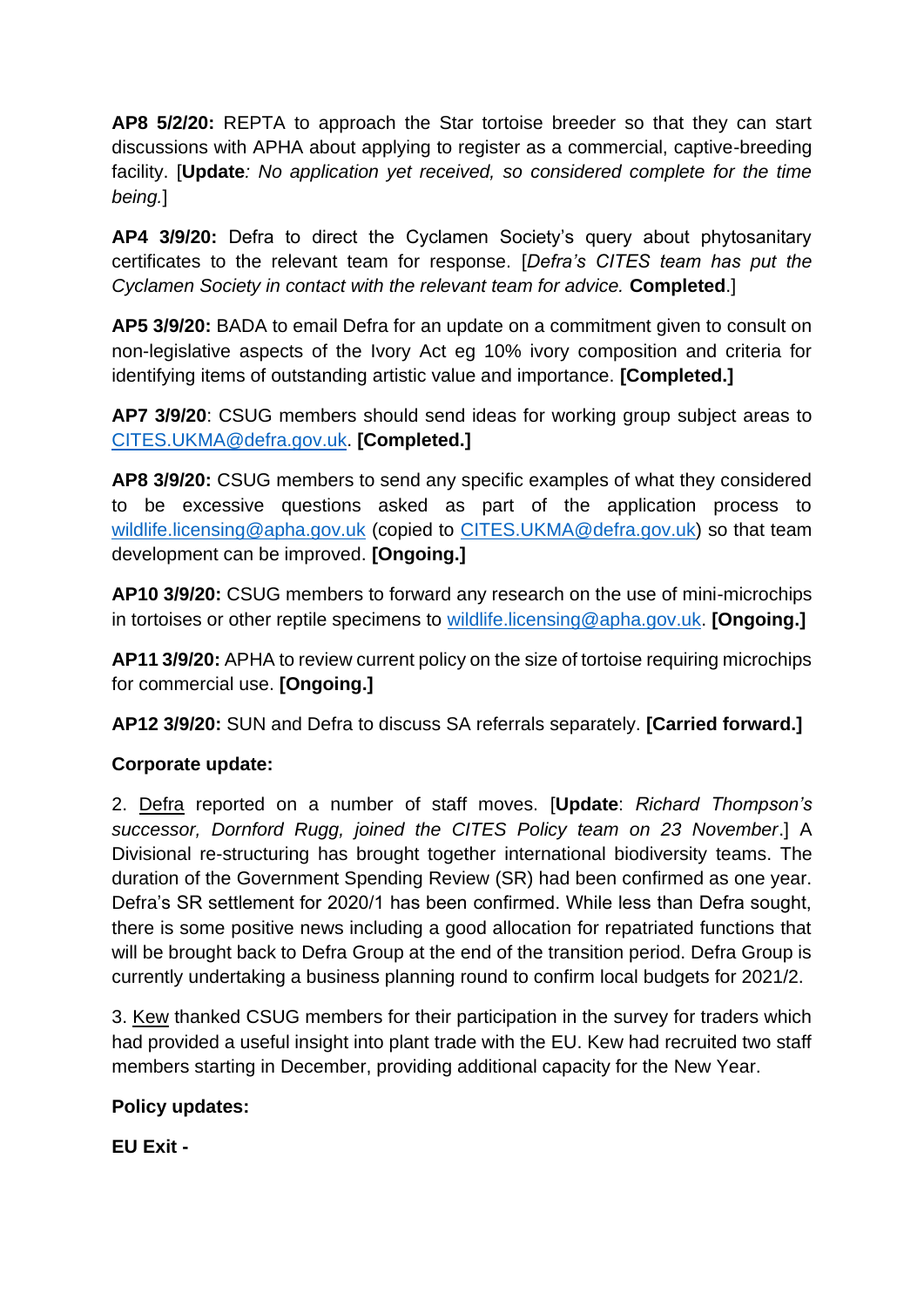4. A summary of the discussion on controls at the end of the UK Transition Period and resulting actions is inserted below.



# **APHA staffing and turnaround times -**

5. Further to the service level update circulated on 16 November, APHA clarified that they were working to return to the 15-day turnaround. They had 490 pieces of work and needed to reduce this to 200. They were working on applications received in early November. [**Update:** *APHA is now allocating work to officers received on 8 December, within the 15 working day target.*] APHA outlined the measures being taken to tackle the backlog, ranging from recruiting 28 additional members of staff, to dividing teams to work on specific sectors in order to develop expertise. They will also introduce regular stakeholder consultation sessions to share best practice. Any concerns or problems with the service provided should be raised with APHA's Operations Manager: [Emily.Penry@apha.gov.uk.](about:blank)

### **UK Ivory Act 2018:**

6. Defra's Ivory Team had published a [summary of responses](about:blank) to the call for evidence on trade in non-elephant ivory and were considering next steps. They were working on implementation of the Ivory Act and planned to go out to public consultation by the end of the year. There was no proposed date for the Act to enter into force but it would take time to analyse and publish the consultation results and lay a Statutory Instrument.

## **Role of CITES in the global response to Covid-19:**

7. There had been pressure from civil society organisations for CITES to take account of the risk of zoonoses transmission. The UK has developed a proposal, submitted to the Secretariat and SC Chair, to establish a Standing Committee (SC) Intersessional Working Group to facilitate a structured, Party-led discussion. Defra will keep CSUG members updated on developments.

#### **Operational issues:**

## **Petition to increase the size of App I/Annex A tortoises needing microchips -**

8. APHA agreed at the last meeting to review its decision to reduce the plastron length from 100mm to 60mm of tortoises to be microchipped on the basis of available evidence and veterinary advice. APHA's review is ongoing. The two actions from the last meeting (APs10 and 11) are carried forward with a view to revisiting this at the next meeting.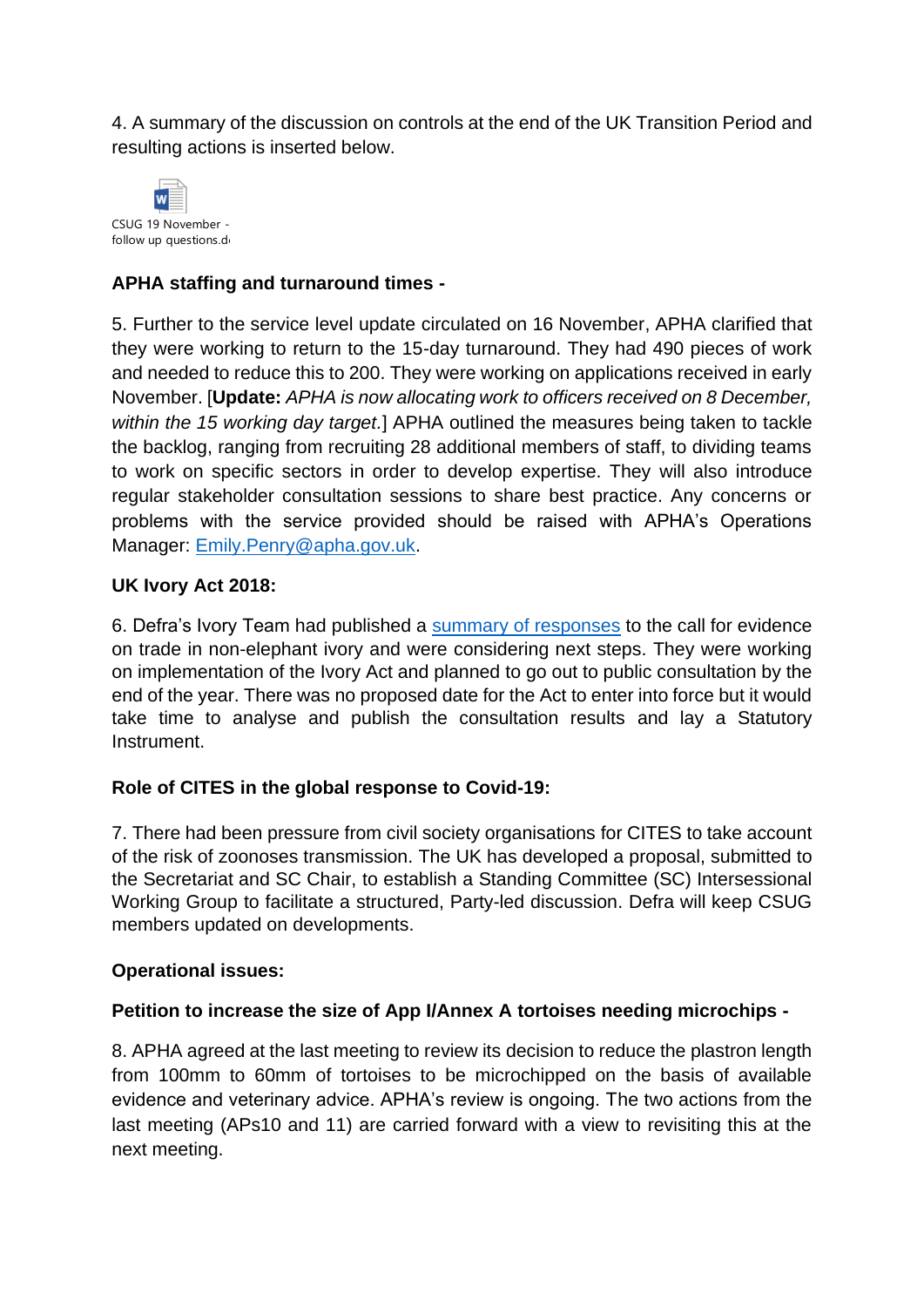# **Scientific Authority referrals -**

9. Defra has received some examples from traders of where they are being asked for detailed information in support of applications. APHA and Defra are happy to receive specific examples of what CSUG members consider to be excessive questions (AP8 3/9/20) with a view to discussing this again at the next meeting.

10. OATA suggested a review of APHA's [Live Animals Accommodation and Care](about:blank)  [questionnaire](about:blank) as it refers to the largely out of date Pet Animals Act 1951 and the questions asked need further consideration. JNCC might be making decisions contrary to animal welfare legislation overseen by Local Authorities.

**Action Point 1:** OATA to outline the areas of concern in an email to [CITES.UKMA@defra.gov.uk](about:blank) for sharing with JNCC. **[Completed.]**

## **Review of CITES permit fees -**

11. The review of fees and consolidation of the fee structure are part of a wider project looking at APHA fees and charges. Any changes are likely to come into force in April 2022. Traders would be given an opportunity to engage in a consultation. CSUG members remained concerned about an increase in fees, particularly when businesses were already under pressure from Covid-19 and the impact of EU Exit. OATA asked whether charges could be waived for a period to support businesses at the end of the TP.

**Action Point 2:** Defra to take away this suggestion for consideration under next year's Spending Review round.

## **Cost of a change of address on TSCs -**

12. The Guild of Taxidermists explained that the issue had been resolved and that a change of address incurred a one-off fee of £1.50, not the full cost of a permit.

## *Dalbergia nigra* **-**

13. The group discussed implementation challenges in respect of *Dalbergia nigra* (listed in Appendix I/Annex A) and the other rosewood species more recently added to Appendix II/Annex B. The Guild of Taxidermists highlighted the difficulty in finding an expert to identify rosewood species and suggested that the split listing could lead to people saying a specimen is not *D. nigra* to avoid needing CITES documentation, or conversely applying for unnecessary Article 10 certificates. UK policy is that a trader should apply for an Article 10 certificate where there is reason to believe an item is *D. nigra*. An item's provenance is sometimes requested but it can be difficult to obtain. The Guild of Taxidermists suggested that specimen-specific certificates (SSCs) be issued for vintage guitars made from *D. nigra* permanently marked with a unique identification number.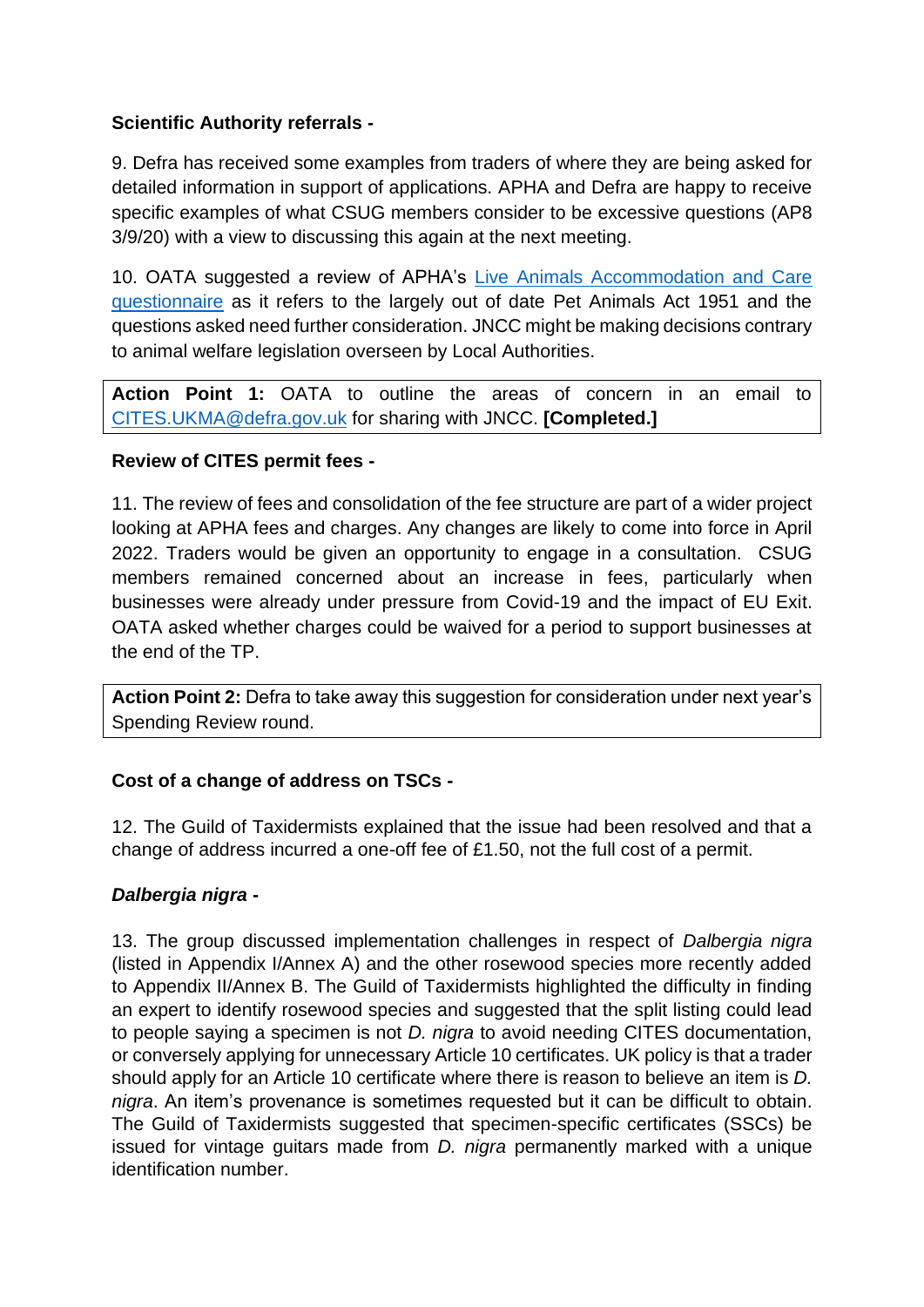**Action Point 3:** APHA and Defra to discuss whether SSCs would be appropriate for vintage guitars made from *Dalbergia nigra* with musical instrument sector representatives at their meeting on 26 November.

### **UK Working Groups:**

14. Defra thanked CSUG members for their suggestions and outlined a preference to set up two CSUG working groups initially, starting in the New Year, on: (i) guidance eg looking at COTES civil sanctions, and identification; and (ii) Wildlife Trade Regulations and possible UK legislative changes to EU retained law.

### **COTES – update on civil sanctions guidance:**

15. Defra has re-started work on the draft guidance. This will be picked up by the Guidance Working Group.

### **EU and international CITES meetings – review and forward look:**

16. Defra advised that there was no update on the 90<sup>th</sup> Management Committee meeting that took place on 22 September. [**Update**: *The summary of conclusions have subsequently been published on the [EU Commission website.](about:blank)*]

17. Following the postponement of the  $31<sup>st</sup>$  Animals Committee and  $25<sup>th</sup>$  Plants Committee meetings, working groups are being set up to take forward work intersessionally. The UK has requested representation on a number of these.

**Action Point 4:** Defra to circulate a list of UK membership of AC and PC working groups. [**Completed**. *See doc at para 4.*]

#### **Ukrainian Appendix III proposals:**

18. Defra advised that Ukraine was consulting the UK on potential proposals to list a number of song birds and the European pond turtle on Appendix III. Although consulting range states, this was ultimately a matter for Ukraine who could act unilaterally in adding the species to Appendix III in order to monitor trade in its own populations. Such listings would not affect domestic UK trade. SUN noted that the UK does not import these species from Ukraine; however, there would be an administrative burden for those taking UK-bred birds to the EU to show.

**Action Point 5:** Defra to circulate a summary of Appendix III controls. [**Completed**. *See doc at para 4.*]

#### **AOB and next meeting:**

## **Marine Ornamental Workshop –**